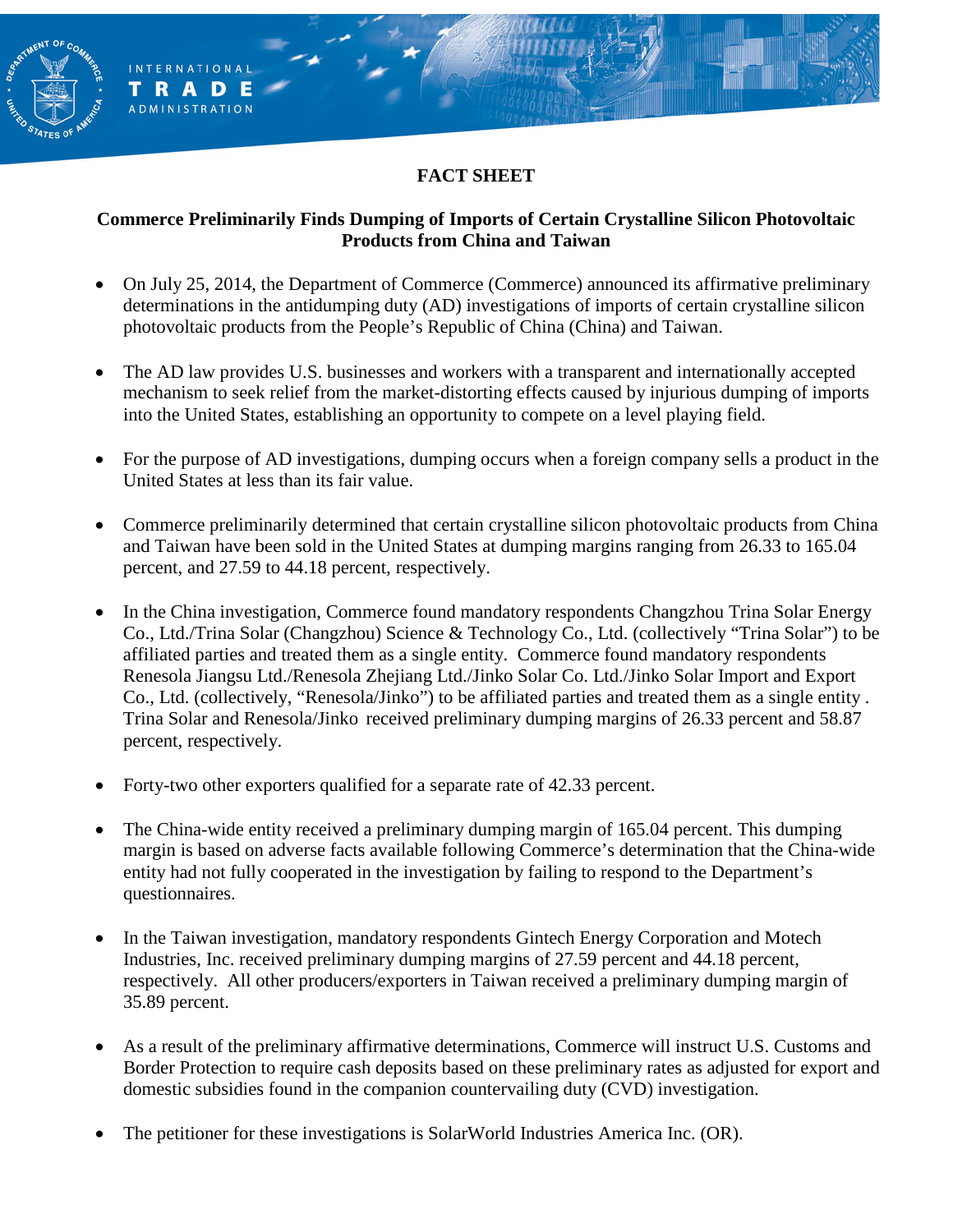• The merchandise covered by these investigations are crystalline silicon photovoltaic cells, and modules, laminates and/or panels consisting of crystalline silicon photovoltaic cells, whether or not partially or fully assembled into other products, including building integrated materials. For purposes of this investigation, subject merchandise also includes modules, laminates and/or panels assembled in the subject country consisting of crystalline silicon photovoltaic cells that are completed or partially manufactured within a customs territory other than that subject country, using ingots that are manufactured in the subject country, wafers that are manufactured in the subject country, or cells where the manufacturing process begins in the subject country and is completed in a non-subject country.

Subject merchandise includes crystalline silicon photovoltaic cells of thickness equal to or greater than 20 micrometers, having a p/n junction formed by any means, whether or not the cell has undergone other processing, including, but not limited to, cleaning etching, coating, and/or addition of materials (including, but not limited to, metallization and conductor patterns) to collect and forward the electricity that is generated by the cell.

Excluded from the scope of this investigation are thin film photovoltaic products produced from amorphous silicon (a-Si), cadmium telluride (CdTe), or copper indium gallium selenide (CIGS). Also, excluded from the scope of this investigation are any products covered by the existing antidumping and countervailing duty orders on crystalline silicon photovoltaic cells, whether or not assembled into modules, from the People's Republic of China. See Crystalline Silicon Photovoltaic Cells, Whether or Not Assembled Into Modules, From the People's Republic of China: Amended Final Determination of Sales at Less Than Fair Value, and Antidumping Duty Order, 77 FR 73018 (December 7, 2012); Crystalline Silicon Photovoltaic Cells, Whether or Not Assembled Into Modules, From the People's Republic of China: Countervailing Duty Order, 77 FR 73017 (December 7, 2012).

Also excluded from the scope of this investigation are crystalline silicon photovoltaic cells, not exceeding 10,000mm2 in surface area, that are permanently integrated into a consumer good whose function is other than power generation and that consumes the electricity generated by the integrated crystalline silicon photovoltaic cell. Where more than one cell is permanently integrated into a consumer good, the surface area for purposes of this exclusion shall be the total combined surface area of all cells that are integrated into the consumer good.

Merchandise covered by these investigations is currently classified in the Harmonized Tariff Schedule of the United States (HTSUS) under subheadings 8501.61.0000, 8507.20.8030, 8507.20.8040, 8507.20.8060, 8507.20.8090, 8541.40.6020, 8541.40.6030 and 8501.31.8000. These HTSUS subheadings are provided for convenience and customs purposes; the written description of the scope of these investigations is dispositive.

• In 2013, imports of certain crystalline silicon photovoltaic products from China and Taiwan were valued at an estimated \$1.5 billion and \$656.8 million, respectively.

### **NEXT STEPS**

• Commerce is scheduled to announce its final determinations on or about December 16, 2014.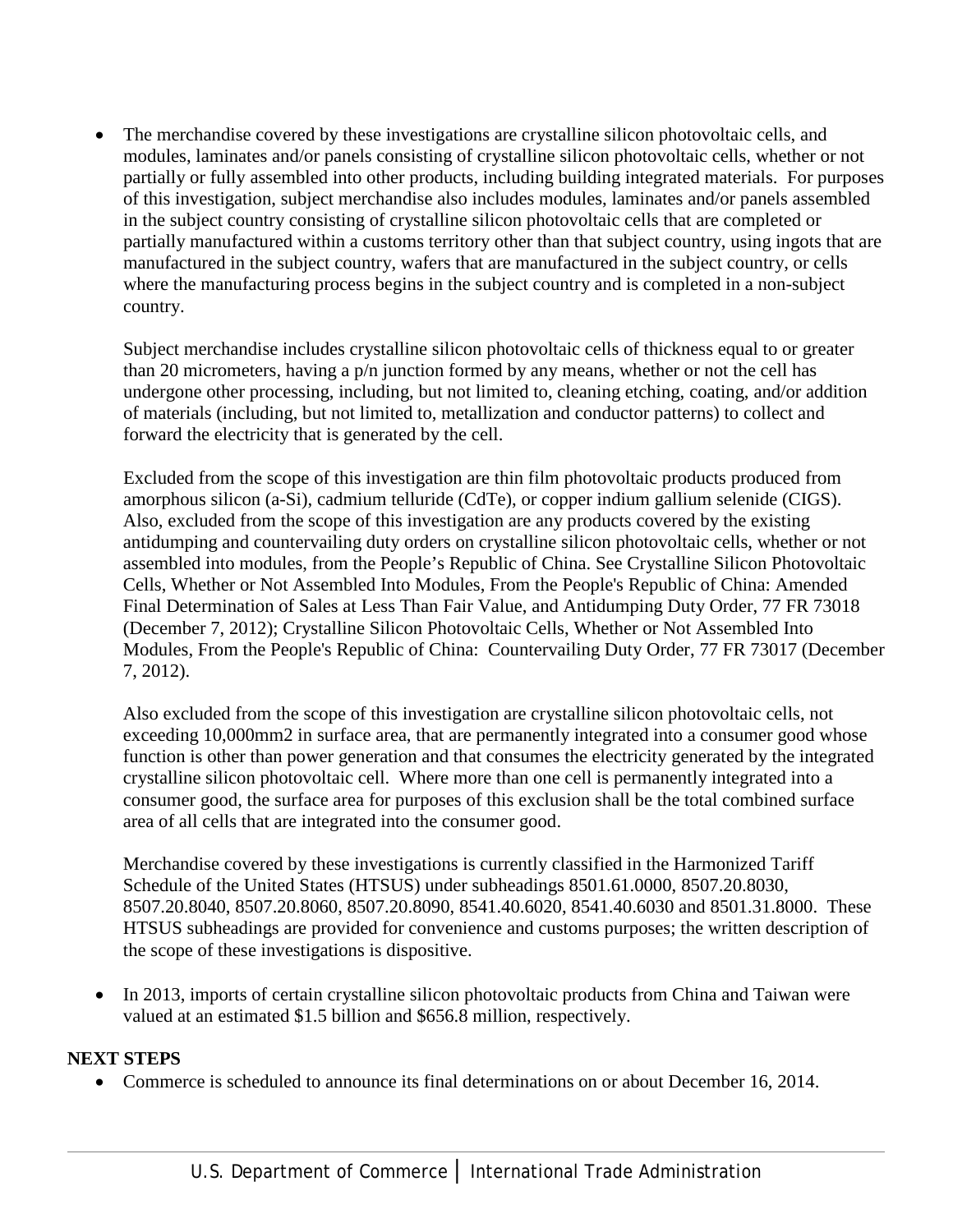• If Commerce makes affirmative final determinations, and the U.S. International Trade Commission (ITC) makes affirmative final determinations that imports of certain crystalline silicon photovoltaic products from China and/or Taiwan materially injure, or threaten material injury to, the domestic industry, Commerce will issue AD orders. The ITC will make its final injury determinations in January 2015. If either Commerce's or the ITC's final determinations are negative, AD orders will not be issued.

| <b>COUNTRY</b> | <b>EXPORTER</b>                                                                                                       | <b>PRODUCER</b>                                                                                        | <b>DUMPING</b><br><b>MARGINS</b> | <b>CASH</b><br><b>DEPOSITS</b> |
|----------------|-----------------------------------------------------------------------------------------------------------------------|--------------------------------------------------------------------------------------------------------|----------------------------------|--------------------------------|
|                | Changzhou Trina Solar<br>Energy Co., Ltd./Trina<br>Solar (Changzhou) Science<br>& Technology Co., Ltd.                | Changzhou Trina Solar<br>Energy Co., Ltd./Trina<br>Solar (Changzhou) Science<br>& Technology Co., Ltd. | 26.33%                           | 10.74%                         |
|                | Renesola Jiangsu<br>Ltd./Renesola Zhejiang<br>Ltd./Jinko Solar Co.<br>Ltd./Jinko Solar Import and<br>Export Co., Ltd. | Renesola Jiangsu Ltd./<br>Jinko Solar Co. Ltd.                                                         | 58.87%                           | 55.49%                         |
| China          | Separate Rate Companies (See Attached List)                                                                           |                                                                                                        | 42.33%                           | 20.38%                         |
|                | Separate Rate Company/Wuxi Suntech Power Co. Ltd.                                                                     |                                                                                                        | 42.33%                           | 14.03%                         |
|                | China-Wide Entity                                                                                                     |                                                                                                        | 165.04%                          | 165.04%                        |

**NOTE:** The cash deposit rates account for the applicable export and domestic subsidy rates of 15.59 percent for Trina Solar, 3.38 percent for Renesola, 21.95 percent for separate rate companies, and 28.30 percent for Wuxi Suntech Power Co. Ltd. as it is a mandadory respondent in the CVD investigation.

| <b>COUNTRY</b> | <b>EXPORTER/PRODUCER</b>   | <b>DUMPING</b><br><b>MARGINS</b> |
|----------------|----------------------------|----------------------------------|
| <b>Taiwan</b>  | Gintech Energy Corporation | 27.59%                           |
|                | Motech Industries, Inc.    | 44.18%                           |
|                | All Others                 | 35.89%                           |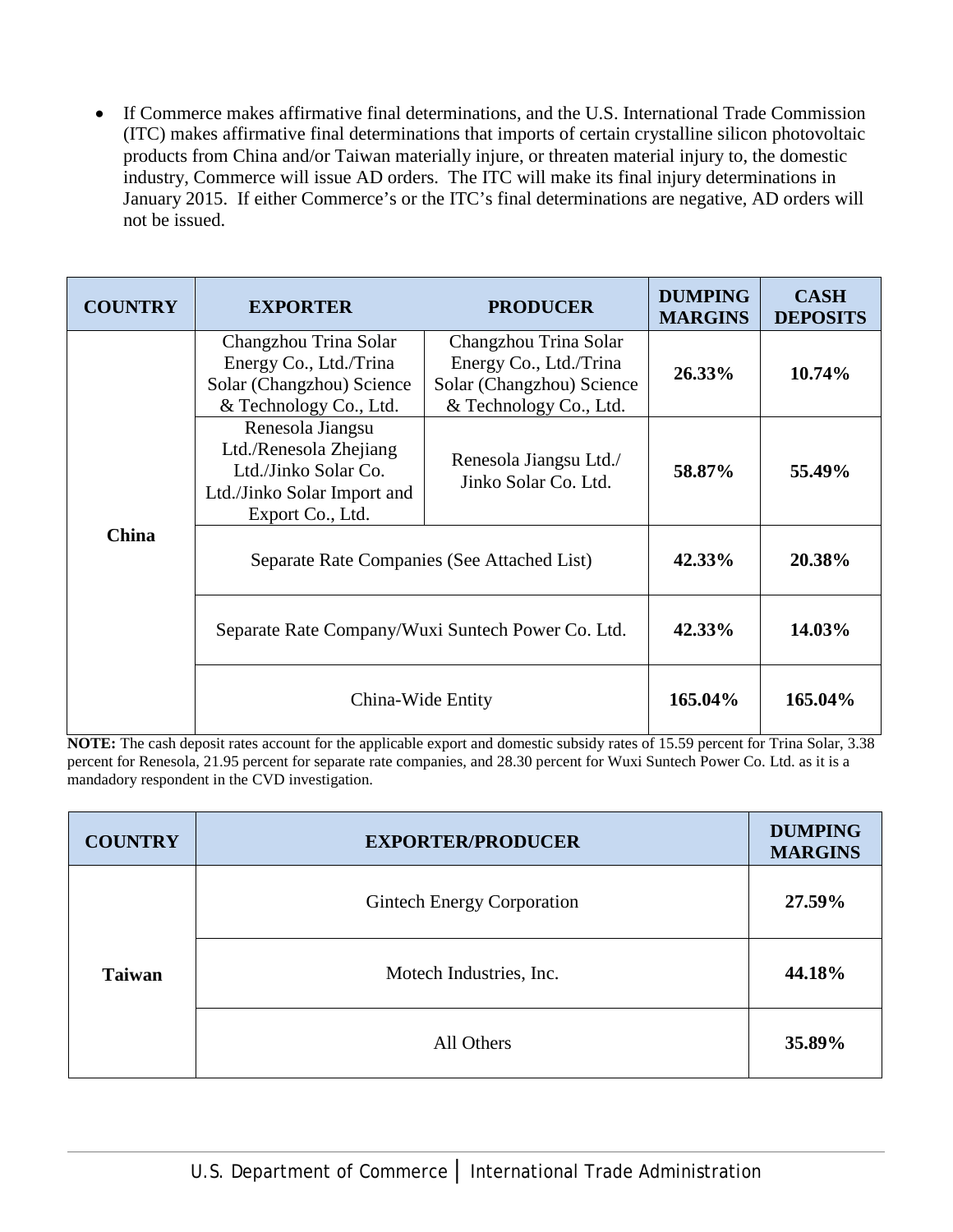# **CASE CALENDAR:**

| <b>EVENT</b>                         | <b>DATE</b>                |  |
|--------------------------------------|----------------------------|--|
| <b>Petitions Filed</b>               | <b>December 31, 2013</b>   |  |
| <b>DOC</b> Initiation Date           | <b>January 22, 2014</b>    |  |
| <b>ITC Preliminary Determination</b> | <b>February 14, 2014</b> † |  |
| <b>DOC Preliminary Determination</b> | <b>July 24, 2014</b>       |  |
| <b>DOC Final Determination*</b>      | <b>December 15, 2014</b>   |  |
| <b>ITC Final Determination**</b>     | <b>January 29, 2015</b>    |  |
| <b>Issuance of Order***^</b>         | <b>February 5, 2015</b>    |  |

**NOTE:** Commerce preliminary and final determination deadlines are governed by statute. For AD investigations, the deadlines are set forth in sections 733(b) and 735(a) of the Tariff Act of 1930, as amended. These deadlines may be extended under certain circumstances.

†Where the deadline falls on a weekend/holiday, the appropriate date is the next business day.

\*Commere's final determination has been fully extended.

\*\*This will take place only in the event of a final affirmative determination by Commerce.

\*\*\*This will take place only in the event of final affirmative determinations by Commerce and the ITC.

## **IMPORT STATISTICS:**

| <b>CHINA</b>   | 2011          | 2012          | 2013          |
|----------------|---------------|---------------|---------------|
| Volume (units) | 93,471,000    | 47,031,000    | 32,981,000    |
| Value (USD)    | 3,124,578,000 | 2,082,753,000 | 1,494,531,000 |
|                |               |               |               |
| <b>TAIWAN</b>  | 2011          | 2012          | 2013          |
| Volume (units) | 21,921,000    | 41,125,000    | 16,040,000    |
| Value (USD)    | 256,560,000   | 513,498,000   | 656,777,000   |

Source: U.S. Census Bureau, accessed through Global Trade Atlas. (HTSUS 8501.31.8000, 8501.61.0000,

8507.20.8030, 8507.20.8040, 8507.20.8060, 8507.20.8090, 8541.40.6020 and 8541.40.6030). Some HTSUS subheadings include basket categories and may cover both subject and non-subject merchandise.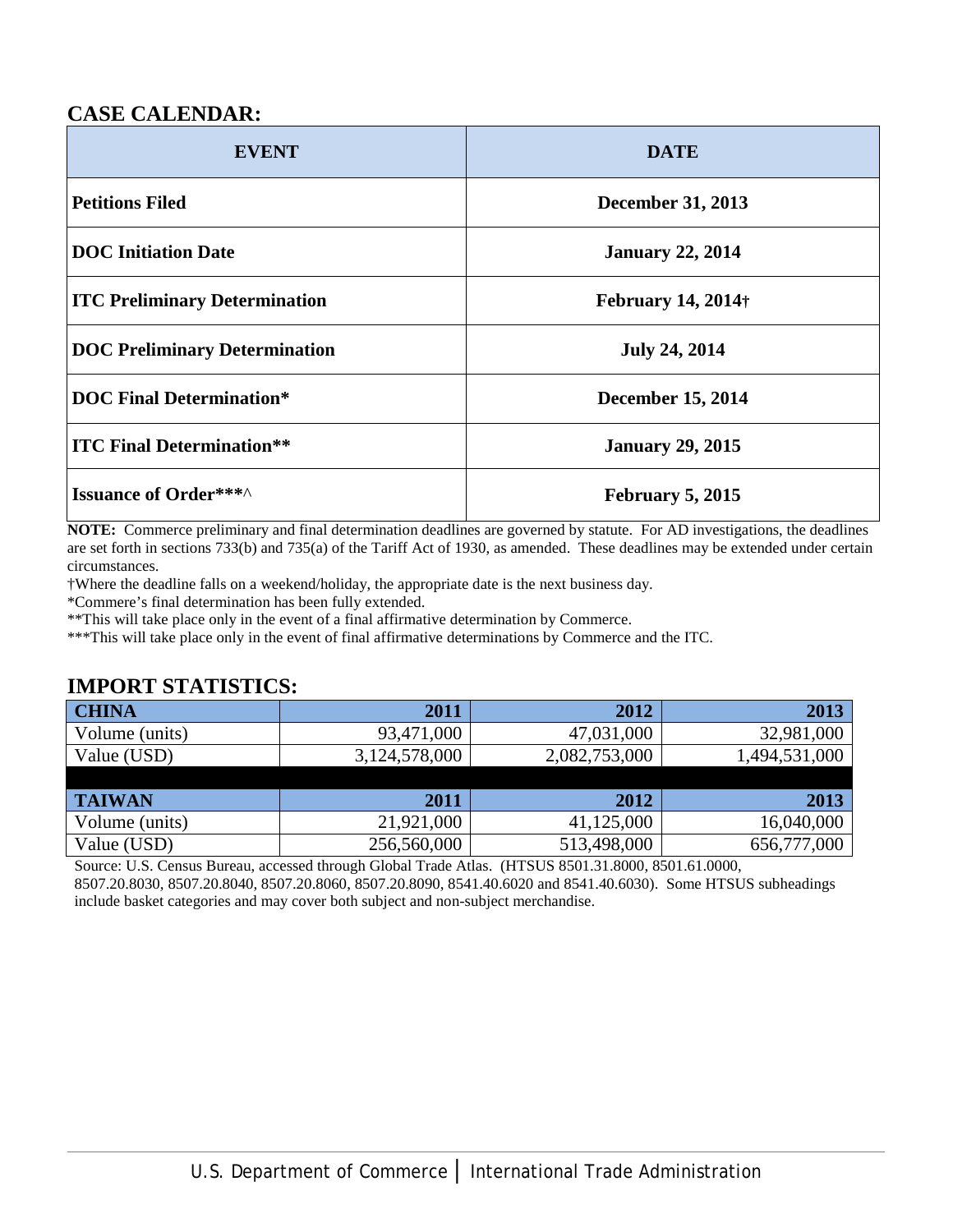# **Separate Rate Companies in the China Investigation**:

|                | <b>EXPORTER</b>                                                               | <b>PRODUCER</b>                                                                                                                       |
|----------------|-------------------------------------------------------------------------------|---------------------------------------------------------------------------------------------------------------------------------------|
| $\mathbf{1}$   | Anji DaSol Solar Energy Science & Technology<br>Co., Ltd.                     | Anji DaSol Solar Energy Science &<br>Technology Co., Ltd.                                                                             |
| $\overline{2}$ | Asun Energy Co., Ltd. (a/k/a Suzhou Asun<br>Energy Co., Ltd.)                 | Asun Energy Co., Ltd. (a/k/a Suzhou Asun<br>Energy Co., Ltd.)                                                                         |
| 3              | Baoding Tianwei Yingli New Energy Resources<br>Co., Ltd                       | Baoding Tianwei Yingli New Energy<br>Resources Co., Ltd., Yingli Energy (China)<br>Co., Ltd, and Lixian Yingli New Energy Co.,<br>Ltd |
| 4              | BYD (Shangluo) Industrial Co., Ltd.                                           | BYD (Shangluo) Industrial Co., Ltd.                                                                                                   |
| 5              | Canadian Solar International Limited                                          | Canadian Solar Manufacturing (Luoyang)<br>Inc., Canadian Solar Manufacturing<br>(Changshu), Inc.                                      |
| 6              | Canadian Solar Manufacturing (Changshu), Inc.                                 | Canadian Solar Manufacturing (Changshu),<br>Inc.                                                                                      |
| $\tau$         | Canadian Solar Manufacturing (Luoyang) Inc.                                   | Canadian Solar Manufacturing (Luoyang)<br>Inc.                                                                                        |
| 8              | CEEG Nanjing Renewable Energy Co., Ltd.                                       | CEEG Nanjing Renewable Energy Co., Ltd.                                                                                               |
| 9              | Changzhou Almaden Co., Ltd.                                                   | Changzhou Almaden Co., Ltd.                                                                                                           |
| 10             | Chint Solar (Zhejiang) Co., Ltd.                                              | Chint Solar (Zhejiang) Co., Ltd.                                                                                                      |
| 11             | ET Solar Industry Limited                                                     | ET Solar Industry Limited                                                                                                             |
| 12             | Hainan Yingli New Energy Resources Co. Ltd                                    | Hainan Yingli New Energy Resources Co.<br>Ltd                                                                                         |
| 13             | Hangzhou Zhejiang University Sunny Energy<br>Science and Technology Co., Ltd. | Hangzhou Zhejiang University Sunny<br>Energy Science and Technology Co., Ltd.                                                         |
| 14             | Hanwha SolarOne (Qidong) Co., Ltd.                                            | Hanwha SolarOne (Qidong) Co., Ltd.                                                                                                    |
| 15             | Hanwha SolarOne Hong Kong Limited                                             | Hanwha SolarOne (Qidong) Co., Ltd.                                                                                                    |
| 16             | Hefei JA Solar Technology Co., Ltd.                                           | Hefei JA Solar Technology Co., Ltd.                                                                                                   |
| 17             | Hengdian Group DMEGC Magnetics Co., Ltd                                       | Hengdian Group DMEGC Magnetics Co.,<br>Ltd.                                                                                           |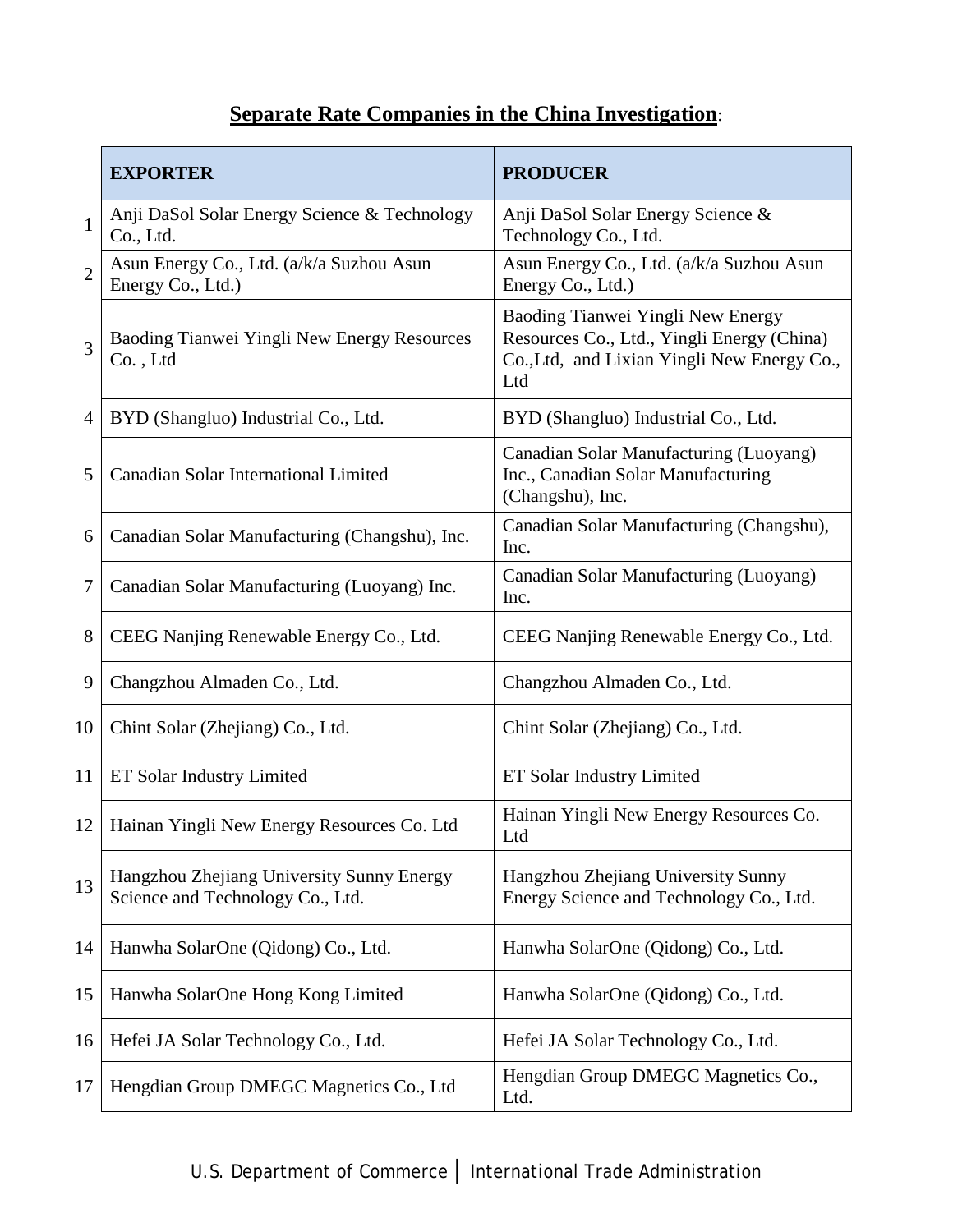| 18 | Hengshui Yingli New Energy Resources<br><b>Company Limited</b>     | Hengshui Yingli New Energy Resources<br><b>Company Limited</b>                                              |
|----|--------------------------------------------------------------------|-------------------------------------------------------------------------------------------------------------|
| 19 | Jiangyin Hareon Power Co., Ltd.                                    | Jiangyin Xinhui Solar Co., Ltd.; Altusvia<br>Energy Taicang Co., Ltd.; Hareon Solar<br>Technology Co., Ltd. |
| 20 | Jiawei Solarchina Co., Ltd.                                        | Jiawei Solarchina (Shenzhen) Co., Ltd.                                                                      |
| 21 | Jiawei Technology (HK) Ltd.                                        | Shenzhen Jiawei Photovoltaic Lighting Co.<br>Ltd.                                                           |
| 22 | LDK Solar Hi-Tech (Nanchang) Co., Ltd.                             | LDK Solar Hi-Tech (Nanchang) Co., Ltd.                                                                      |
| 23 | Lixian Yingli New Energy Company Ltd.                              | Lixian Yingli New Energy Company Ltd                                                                        |
| 24 | MOTECH (Suzhou) Renewable Energy Co., Ltd                          | MOTECH (Suzhou) Renewable Energy Co.,<br>Ltd                                                                |
| 25 | Ningbo Qixin Solar Electrical Appliance Co., Ltd.                  | Ningbo Qixin Solar Electrical Appliance<br>Co., Ltd.                                                        |
| 26 | Perlight Solar Co., Ltd.                                           | Perlight Solar Co., Ltd.                                                                                    |
| 27 | Risen Energy Co., Ltd.                                             | Risen Energy Co., Ltd.                                                                                      |
| 28 | Shanghai JA Solar Technology Co., Ltd.                             | Shanghai JA Solar Technology Co., Ltd.                                                                      |
| 29 | Shanghai Solar Energy Science & Technology<br>Co., Ltd.            | Lianyungang Shenzhou New Energy Co.,<br>Ltd.                                                                |
| 30 | Shenzhen Jiawei Photovoltaic Lighting Co. Ltd.                     | Shenzhen Jiawei Photovoltaic Lighting Co.<br>Ltd.                                                           |
| 31 | Shenzhen Sungold Solar Co., Ltd.                                   | Shenzhen Sungold Solar Co., Ltd.                                                                            |
| 32 | Shenzhen Topray Solar Co., Ltd.                                    | Shenzhen Topray Solar Co., Ltd.                                                                             |
| 33 | Sun Earth Solar Power Co., Ltd.                                    | Sun Earth Solar Power Co., Ltd.                                                                             |
| 34 | Sunny Apex Development Ltd.                                        | Shenzhen Jiawei Photovoltaic Lighting Co.<br>Ltd., Wuhan FYY Technology Co., Ltd.                           |
| 35 | <b>SunPower Systems SARL</b>                                       | SunEnergy (S.Z.) Co., Ltd.                                                                                  |
| 36 | Upsolar Global Co., Ltd. and including Upsolar<br>Group, Co., Ltd. | Shandong Dahai Group Co. Ltd.                                                                               |